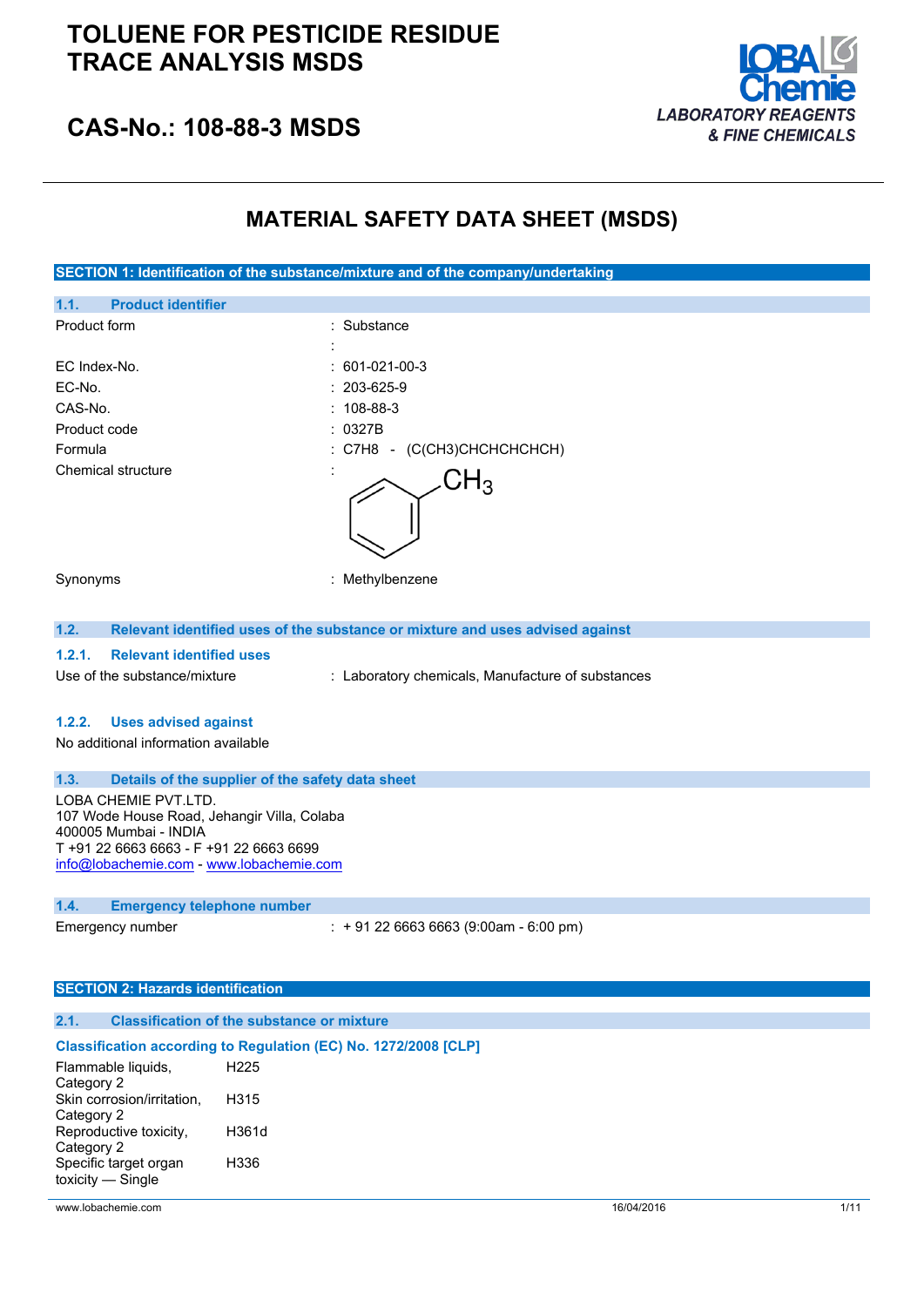Safety Data Sheet

according to Regulation (EC) No. 1907/2006 (REACH) with its amendment Regulation (EU) 2015/830

exposure, Category 3, Narcosis Specific target organ toxicity — Repeated exposure, Category 2 H373 Aspiration hazard, Category 1 H304

Full text of hazard classes and H-statements : see section 16

### **Classification according to Directive 67/548/EEC [DSD] or 1999/45/EC [DPD]**

Repr.Cat.3; R63 F; R11 Xn; R65 Xn; R48/20 Xi; R38 R67 Full text of R-phrases: see section 16

### **Adverse physicochemical, human health and environmental effects** No additional information available

| 2.2. | <b>Label elements</b>                                      |                                                                                                                                                                                                                                                                                                                                                 |
|------|------------------------------------------------------------|-------------------------------------------------------------------------------------------------------------------------------------------------------------------------------------------------------------------------------------------------------------------------------------------------------------------------------------------------|
|      | Labelling according to Regulation (EC) No. 1272/2008 [CLP] |                                                                                                                                                                                                                                                                                                                                                 |
|      | Hazard pictograms (CLP)                                    |                                                                                                                                                                                                                                                                                                                                                 |
|      |                                                            | GHS02<br>GHS07<br>GHS08                                                                                                                                                                                                                                                                                                                         |
|      | Signal word (CLP)                                          | : Danger                                                                                                                                                                                                                                                                                                                                        |
|      | Hazard statements (CLP)                                    | : H225 - Highly flammable liquid and vapour.<br>H304 - May be fatal if swallowed and enters airways.<br>H315 - Causes skin irritation.<br>H336 - May cause drowsiness or dizziness.<br>H361d - Suspected of damaging the unborn child.<br>H373 - May cause damage to organs through prolonged or repeated exposure.                             |
|      | Precautionary statements (CLP)                             | : P210 - Keep away from heat, hot surfaces, sparks, open flames and other ignition<br>sources. No smoking.<br>P260 - Do not breathe vapours, dust, fume, gas.<br>P280 - Wear protective gloves, protective clothing, eye protection, face protection.<br>P301+P310 - IF SWALLOWED: Immediately call a doctor.<br>P331 - Do NOT induce vomiting. |

#### **2.3. Other hazards**

#### No additional information available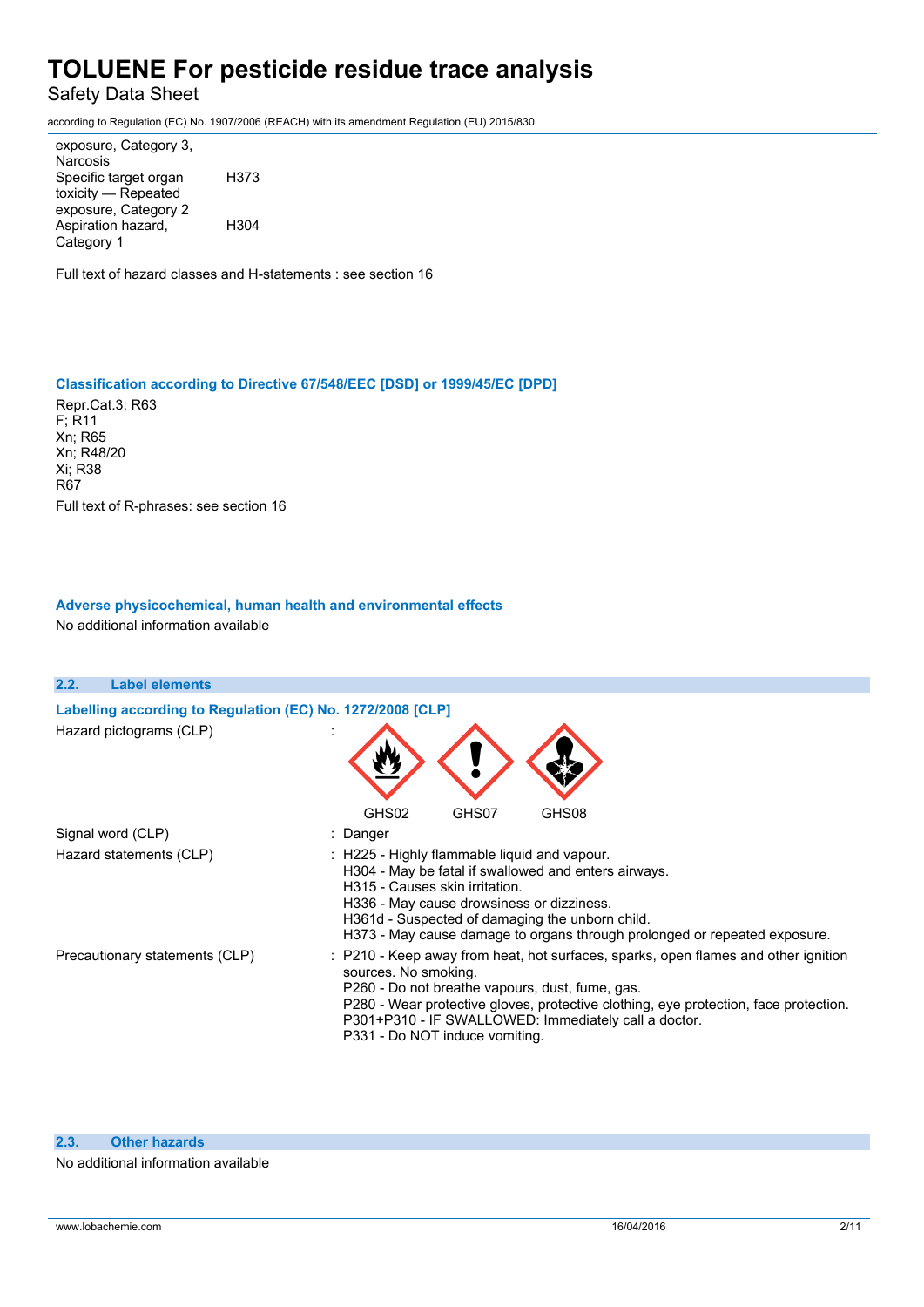Safety Data Sheet

according to Regulation (EC) No. 1907/2006 (REACH) with its amendment Regulation (EU) 2015/830

| <b>SECTION 3: Composition/information on ingredients</b>      |                                                                                                                                                       |
|---------------------------------------------------------------|-------------------------------------------------------------------------------------------------------------------------------------------------------|
| 3.1.<br><b>Substances</b>                                     |                                                                                                                                                       |
| Name                                                          | : TOLUENE For pesticide residue trace analysis                                                                                                        |
| CAS-No.                                                       | 108-88-3                                                                                                                                              |
| EC-No.                                                        | 203-625-9                                                                                                                                             |
| EC Index-No.                                                  | $: 601-021-00-3$                                                                                                                                      |
|                                                               |                                                                                                                                                       |
| Full text of R- and H-statements: see section 16              |                                                                                                                                                       |
| 3.2.<br><b>Mixtures</b>                                       |                                                                                                                                                       |
| Not applicable                                                |                                                                                                                                                       |
| <b>SECTION 4: First aid measures</b>                          |                                                                                                                                                       |
| 4.1.<br><b>Description of first aid measures</b>              |                                                                                                                                                       |
| First-aid measures after inhalation                           | Remove person to fresh air and keep comfortable for breathing. Call a POISON<br>CENTER/doctor if you feel unwell.                                     |
| First-aid measures after skin contact                         | : Wash with plenty of water/ Wash contaminated clothing before reuse. Get<br>medical advice/attention.                                                |
| First-aid measures after eye contact                          | Rinse cautiously with water for several minutes. Remove contact lenses, if present<br>and easy to do. Continue rinsing. Get medical advice/attention. |
| First-aid measures after ingestion                            | : Immediately call a POISON CENTER/doctor. Rinse mouth.                                                                                               |
| 4.2.                                                          | Most important symptoms and effects, both acute and delayed                                                                                           |
| Symptoms/effects                                              | : Causes damage to organs.                                                                                                                            |
| Symptoms/effects after inhalation                             | : May cause respiratory irritation. May cause drowsiness or dizziness.                                                                                |
| Symptoms/effects after skin contact                           | : Causes skin irritation.                                                                                                                             |
| Symptoms/effects after ingestion                              | : May be fatal if swallowed and enters airways.                                                                                                       |
| 4.3.                                                          | Indication of any immediate medical attention and special treatment needed                                                                            |
| No additional information available                           |                                                                                                                                                       |
| <b>SECTION 5: Firefighting measures</b>                       |                                                                                                                                                       |
| 5.1.<br><b>Extinguishing media</b>                            |                                                                                                                                                       |
| Suitable extinguishing media                                  | : Carbon dioxide. Dry powder. Foam. Water spray.                                                                                                      |
| Unsuitable extinguishing media                                | Do not use extinguishing media containing water.                                                                                                      |
|                                                               |                                                                                                                                                       |
| 5.2.<br>Special hazards arising from the substance or mixture |                                                                                                                                                       |
| Fire hazard                                                   | : Highly flammable liquid and vapour.                                                                                                                 |
| <b>Explosion hazard</b>                                       | May form flammable/explosive vapour-air mixture.                                                                                                      |
| 5.3.<br><b>Advice for firefighters</b>                        |                                                                                                                                                       |
| Protection during firefighting                                | Do not enter fire area without proper protective equipment, including respiratory<br>protection.                                                      |
| <b>SECTION 6: Accidental release measures</b>                 |                                                                                                                                                       |
| 6.1.                                                          | Personal precautions, protective equipment and emergency procedures                                                                                   |
| General measures                                              | : Remove ignition sources. Use special care to avoid static electric charges. No open<br>flames. No smoking.                                          |
| 6.1.1.<br>For non-emergency personnel                         |                                                                                                                                                       |
| <b>Emergency procedures</b>                                   | Evacuate unnecessary personnel.                                                                                                                       |
| www.lobachemie.com                                            | 16/04/2016<br>3/11                                                                                                                                    |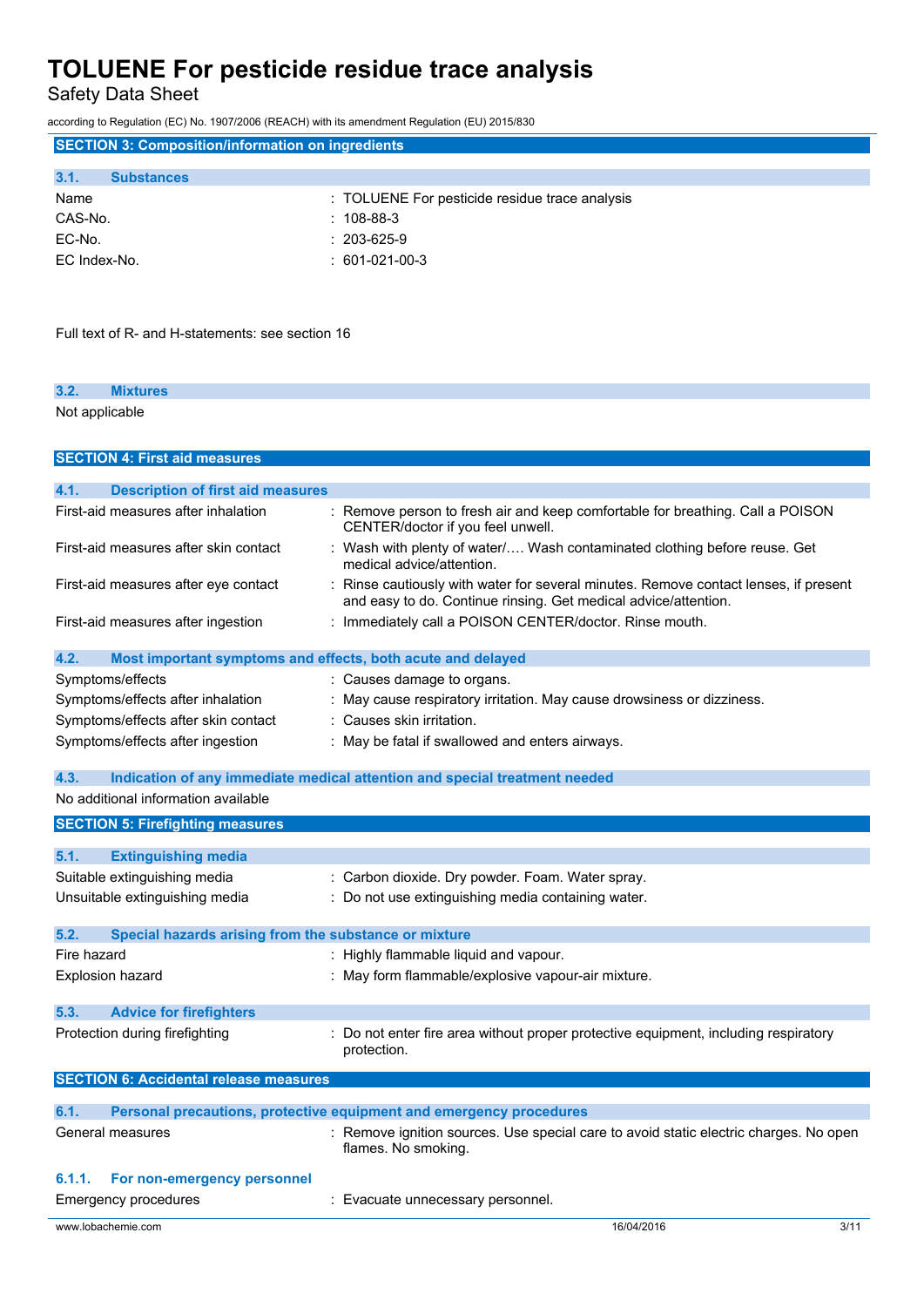Safety Data Sheet

| according to Regulation (EC) No. 1907/2006 (REACH) with its amendment Regulation (EU) 2015/830 |                                                                                                                                                                                                 |
|------------------------------------------------------------------------------------------------|-------------------------------------------------------------------------------------------------------------------------------------------------------------------------------------------------|
| 6.1.2.<br>For emergency responders                                                             |                                                                                                                                                                                                 |
| Protective equipment                                                                           | : Use personal protective equipment as required.                                                                                                                                                |
| <b>Emergency procedures</b>                                                                    | : Ventilate area.                                                                                                                                                                               |
| 6.2.<br><b>Environmental precautions</b>                                                       |                                                                                                                                                                                                 |
| Avoid release to the environment.                                                              |                                                                                                                                                                                                 |
| 6.3.<br>Methods and material for containment and cleaning up                                   |                                                                                                                                                                                                 |
| Methods for cleaning up                                                                        | : On land, sweep or shovel into suitable containers. Collect spillage.                                                                                                                          |
| <b>Reference to other sections</b><br>6.4.                                                     |                                                                                                                                                                                                 |
| No additional information available                                                            |                                                                                                                                                                                                 |
| <b>SECTION 7: Handling and storage</b>                                                         |                                                                                                                                                                                                 |
| 7.1.<br><b>Precautions for safe handling</b>                                                   |                                                                                                                                                                                                 |
| Additional hazards when processed                                                              | : Handle empty containers with care because residual vapours are flammable.                                                                                                                     |
| Precautions for safe handling                                                                  | : Keep away from sources of ignition - No smoking. Use only non-sparking tools.<br>Avoid contact with skin and eyes. Use only outdoors or in a well-ventilated area. Do<br>not breathe vapours. |
| Hygiene measures                                                                               | Do not eat, drink or smoke when using this product. Wash hands and other exposed<br>areas with mild soap and water before eating, drinking or smoking and when leaving<br>work.                 |
| Conditions for safe storage, including any incompatibilities<br>7.2.                           |                                                                                                                                                                                                 |
| <b>Technical measures</b>                                                                      | : Proper grounding procedures to avoid static electricity should be followed.<br>Ground/bond container and receiving equipment.                                                                 |
| Storage conditions                                                                             | : Keep in fireproof place. Keep container tightly closed.                                                                                                                                       |
| Incompatible materials                                                                         | : Heat sources.                                                                                                                                                                                 |
| <b>Specific end use(s)</b><br>7.3.                                                             |                                                                                                                                                                                                 |
|                                                                                                |                                                                                                                                                                                                 |

No additional information available

**SECTION 8: Exposure controls/personal protection**

# **8.1. Control parameters**

No additional information available

| <b>Exposure controls</b><br>8.2.                              |                                      |  |
|---------------------------------------------------------------|--------------------------------------|--|
| Hand protection                                               | : Protective gloves                  |  |
| Eye protection                                                | : Chemical goggles or safety glasses |  |
| Skin and body protection                                      | : Wear suitable protective clothing  |  |
| Respiratory protection                                        | : Wear appropriate mask              |  |
| <b>SECTION 9: Physical and chemical properties</b>            |                                      |  |
| 9.1.<br>Information on basic physical and chemical properties |                                      |  |
| Physical state                                                | $:$ Liquid                           |  |
| Molecular mass                                                | : 92.14 g/mol                        |  |
| Colour                                                        | : Clear Colorless.                   |  |
|                                                               |                                      |  |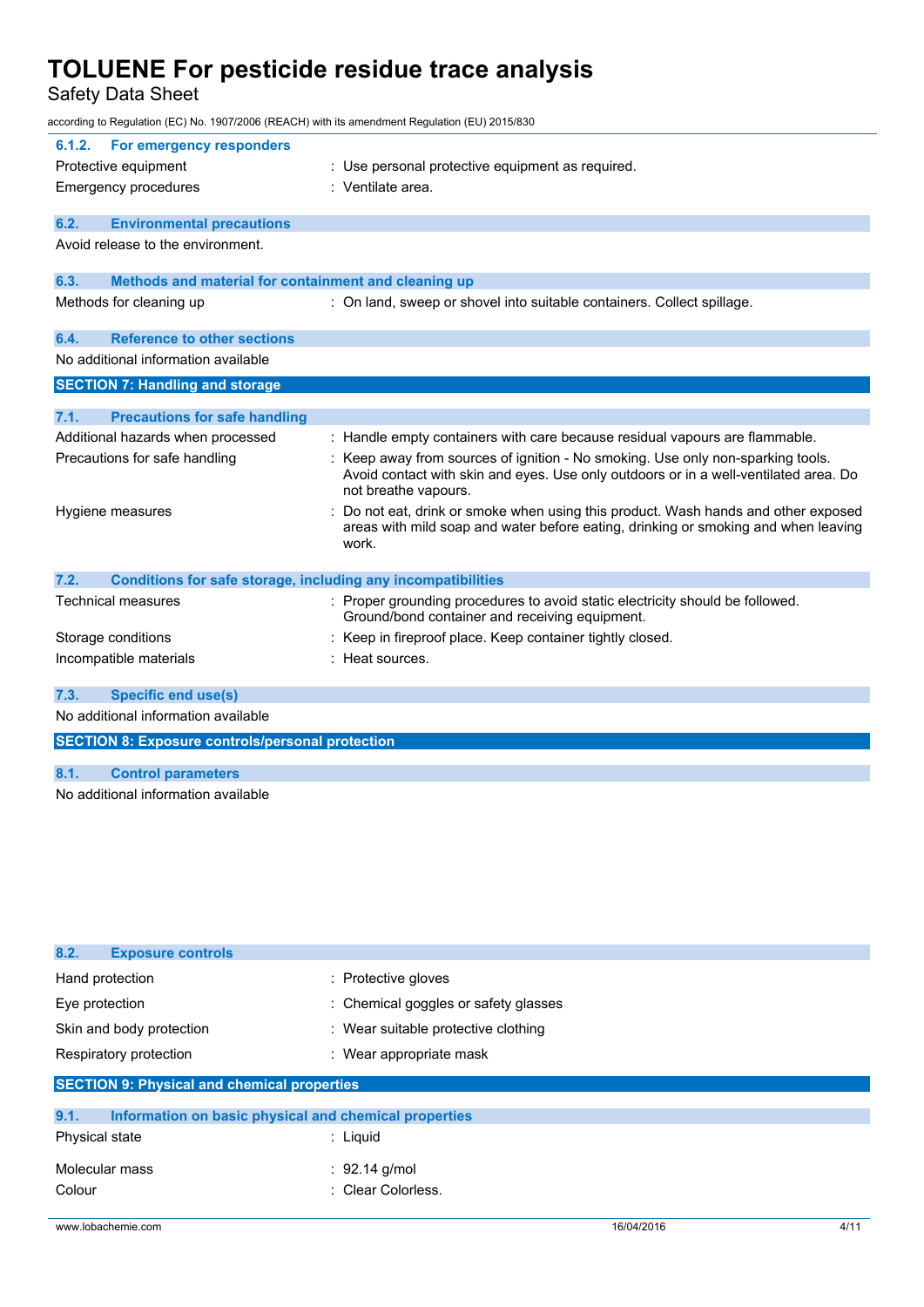Safety Data Sheet

according to Regulation (EC) No. 1907/2006 (REACH) with its amendment Regulation (EU) 2015/830

| Odour                                             | : aromatic benzene-like.                                                    |
|---------------------------------------------------|-----------------------------------------------------------------------------|
| Odour threshold                                   | : No data available                                                         |
| рH                                                | : No data available                                                         |
| Relative evaporation rate (butylacetate=1) : 2.24 |                                                                             |
| Melting point                                     | $: -93 °C$                                                                  |
| Freezing point                                    | : No data available                                                         |
| Boiling point                                     | : $110 - 111$ °C                                                            |
| Flash point                                       | : $4^{\circ}C$                                                              |
| Auto-ignition temperature                         | : 535 K                                                                     |
| Decomposition temperature                         | : No data available                                                         |
| Flammability (solid, gas)                         | : Flammable<br>Highly flammable liquid and vapour.                          |
| Vapour pressure                                   | $: 22$ at 20 $^{\circ}$ C                                                   |
| Relative vapour density at 20 °C                  | : 3.14                                                                      |
| Relative density                                  | : No data available                                                         |
| Density<br>Solubility                             | : $0.86$ g/cm <sup>3</sup><br>: Water: 0.05 g/100ml @ 20°C (gm/100gm water) |
| Log Pow                                           | : No data available                                                         |
| Viscosity, kinematic                              | : No data available                                                         |
| Viscosity, dynamic                                | : No data available                                                         |
| Explosive properties                              | : No data available                                                         |
| Oxidising properties                              | : No data available                                                         |
| <b>Explosive limits</b>                           | : 0.012 - 0.07 vol %                                                        |
| <b>Other information</b><br>9.2.                  |                                                                             |
| No additional information available               |                                                                             |
| <b>SECTION 10: Stability and reactivity</b>       |                                                                             |
| 10.1.<br><b>Reactivity</b>                        |                                                                             |
| No additional information available               |                                                                             |

# **10.2. Chemical stability**

Stable under normal conditions.

## **10.3. Possibility of hazardous reactions**

No additional information available

### **10.4. Conditions to avoid**

Open flame. Heat. Sparks.

### **10.5. Incompatible materials**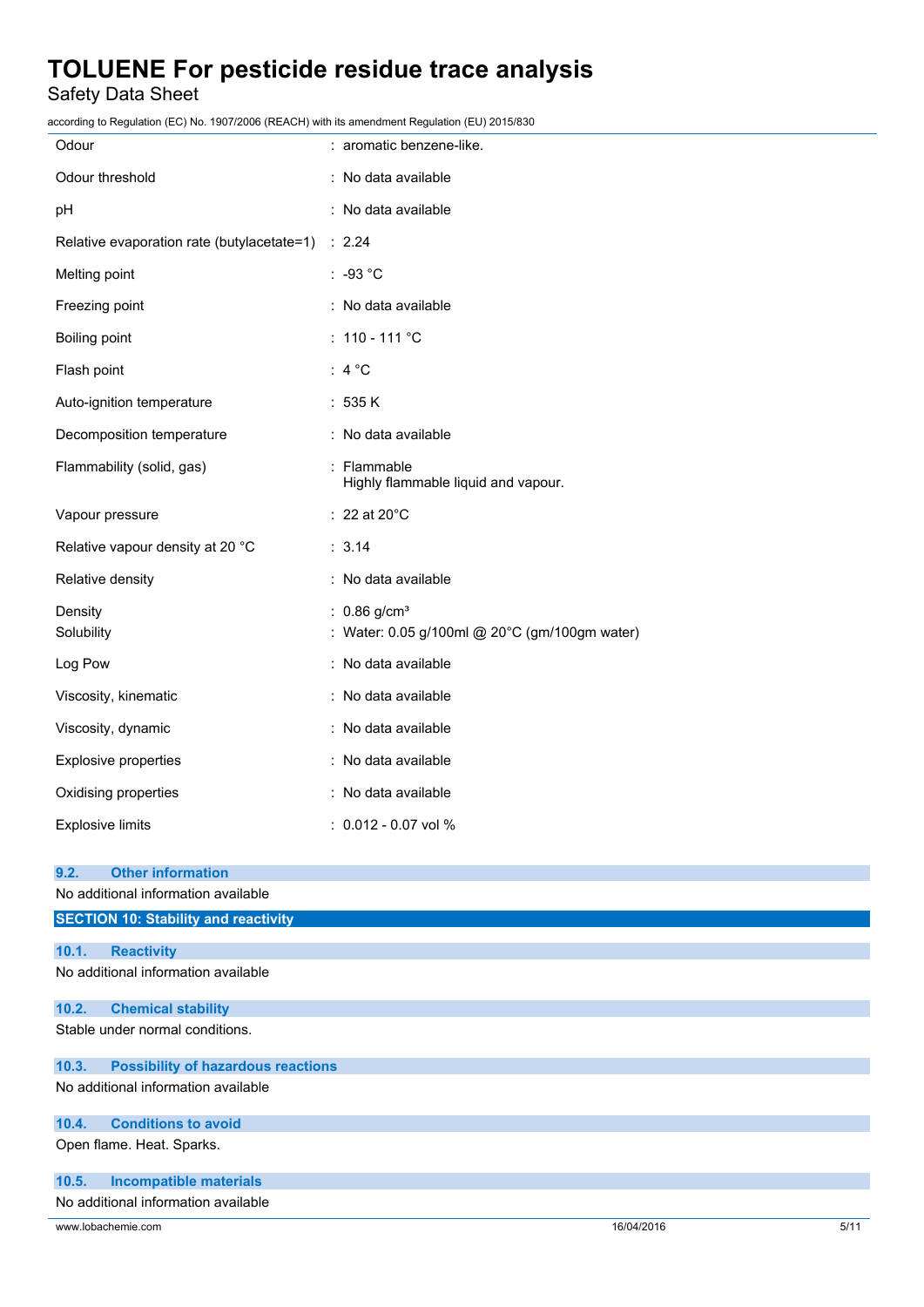Safety Data Sheet

according to Regulation (EC) No. 1907/2006 (REACH) with its amendment Regulation (EU) 2015/830

| 10.6.<br><b>Hazardous decomposition products</b>     |                                                                      |  |
|------------------------------------------------------|----------------------------------------------------------------------|--|
| May release flammable gases.                         |                                                                      |  |
| <b>SECTION 11: Toxicological information</b>         |                                                                      |  |
| <b>Information on toxicological effects</b><br>11.1. |                                                                      |  |
| Acute toxicity                                       | : Not classified                                                     |  |
| Skin corrosion/irritation                            | : Causes skin irritation.                                            |  |
| Serious eye damage/irritation                        | : Not classified                                                     |  |
| Respiratory or skin sensitisation                    | : Not classified                                                     |  |
| Germ cell mutagenicity                               | : Not classified                                                     |  |
| Carcinogenicity                                      | : Not classified                                                     |  |
| Reproductive toxicity                                | : Suspected of damaging the unborn child.                            |  |
| STOT-single exposure                                 | : May cause drowsiness or dizziness.                                 |  |
| STOT-repeated exposure                               | : May cause damage to organs through prolonged or repeated exposure. |  |
| Aspiration hazard                                    | : May be fatal if swallowed and enters airways.                      |  |
|                                                      |                                                                      |  |

| <b>SECTION 12: Ecological information</b> |
|-------------------------------------------|
|                                           |
| 12.1. Toxicity                            |
| No additional information available       |

# **12.2. Persistence and degradability**

No additional information available

### **12.3. Bioaccumulative potential**

No additional information available

# **12.4. Mobility in soil**

No additional information available

# **12.5. Results of PBT and vPvB assessment**

No additional information available

### **12.6. Other adverse effects**

No additional information available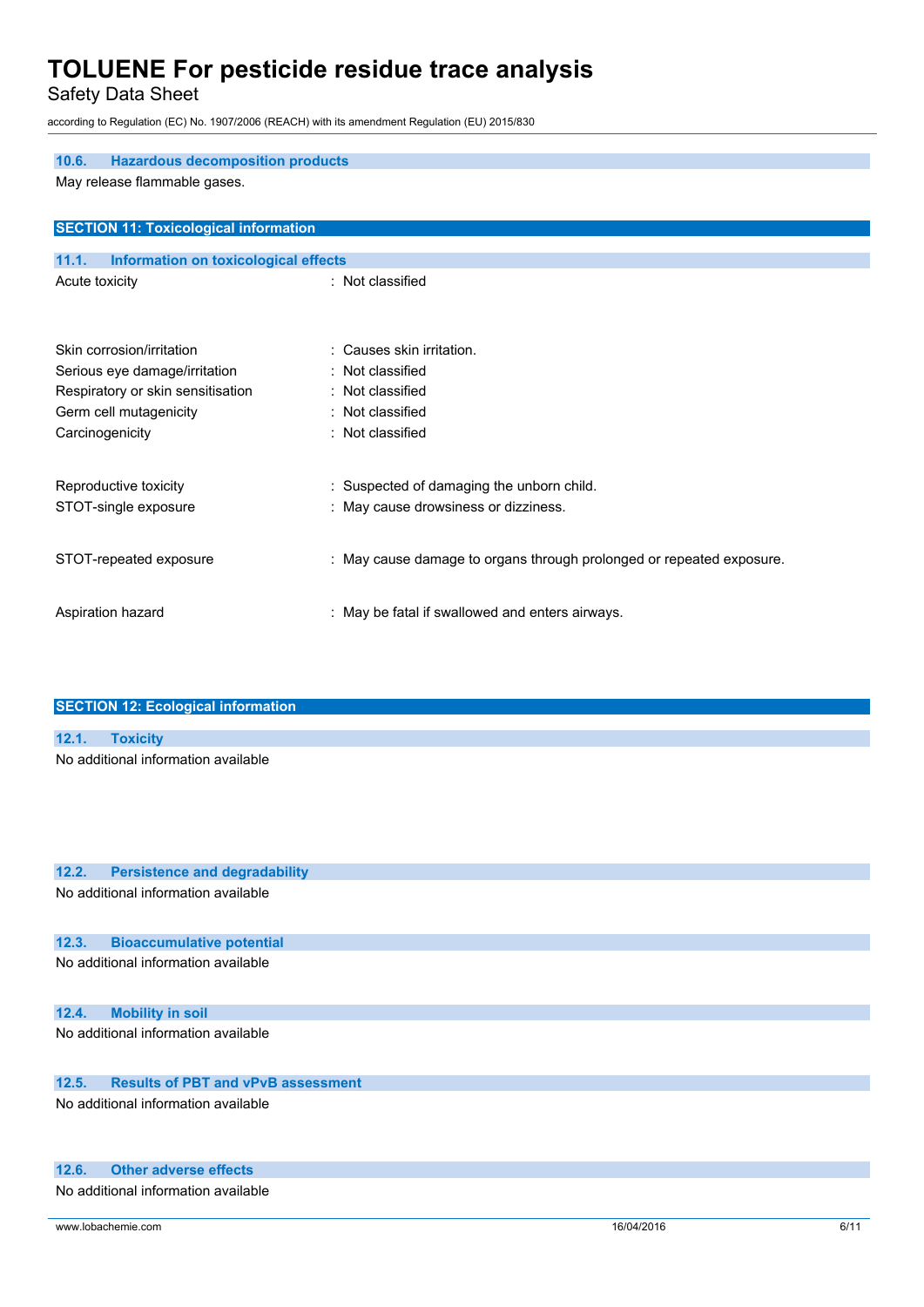Safety Data Sheet

according to Regulation (EC) No. 1907/2006 (REACH) with its amendment Regulation (EU) 2015/830

| <b>SECTION 13: Disposal considerations</b>    |                                                                                                                                                                  |  |
|-----------------------------------------------|------------------------------------------------------------------------------------------------------------------------------------------------------------------|--|
|                                               |                                                                                                                                                                  |  |
| <b>Waste treatment methods</b><br>13.1.       |                                                                                                                                                                  |  |
| Product/Packaging disposal<br>recommendations | : Dispose of contents/container to hazardous or special waste collection point, in<br>accordance with local, regional, national and/or international regulation. |  |
| Additional information                        | : Handle empty containers with care because residual vapours are flammable.                                                                                      |  |
| Ecology - waste materials                     | : Hazardous waste due to toxicity.                                                                                                                               |  |

# **SECTION 14: Transport information**

In accordance with ADR / RID / IMDG / IATA / ADN

| 14.1.<br><b>UN number</b><br>UN-No. (ADR)<br>UN-No. (IMDG) | : 1294<br>: 1294                    |
|------------------------------------------------------------|-------------------------------------|
| UN-No. (IATA)                                              | 1294                                |
| UN-No. (ADN)                                               | : 1294                              |
|                                                            | : 1294                              |
| UN-No. (RID)                                               |                                     |
| 14.2.<br><b>UN proper shipping name</b>                    |                                     |
| Proper Shipping Name (ADR)                                 | : TOLUENE                           |
| Proper Shipping Name (IMDG)                                | : TOLUENE                           |
| Proper Shipping Name (IATA)                                | : Toluene                           |
| Proper Shipping Name (ADN)                                 | : TOLUENE                           |
| Proper Shipping Name (RID)                                 | : TOLUENE                           |
| Transport document description (ADR)                       | : UN 1294 TOLUENE, 3, II, (D/E)     |
| Transport document description (IMDG)                      | : UN 1294 TOLUENE, 3, II (7°C c.c.) |
| Transport document description (IATA)                      | : UN 1294 Toluene, 3, II            |
| Transport document description (ADN)                       | : UN 1294 TOLUENE, 3, II            |
| Transport document description (RID)                       | : UN 1294 TOLUENE, 3, II            |
|                                                            |                                     |
| 14.3.<br><b>Transport hazard class(es)</b>                 |                                     |
| <b>ADR</b>                                                 |                                     |
| Transport hazard class(es) (ADR)                           | : 3                                 |
| Danger labels (ADR)                                        | : 3                                 |
|                                                            |                                     |
|                                                            |                                     |
| <b>IMDG</b>                                                |                                     |
| Transport hazard class(es) (IMDG)                          | : 3                                 |
| Danger labels (IMDG)                                       | : 3                                 |
|                                                            |                                     |
|                                                            |                                     |
|                                                            |                                     |
| <b>IATA</b>                                                |                                     |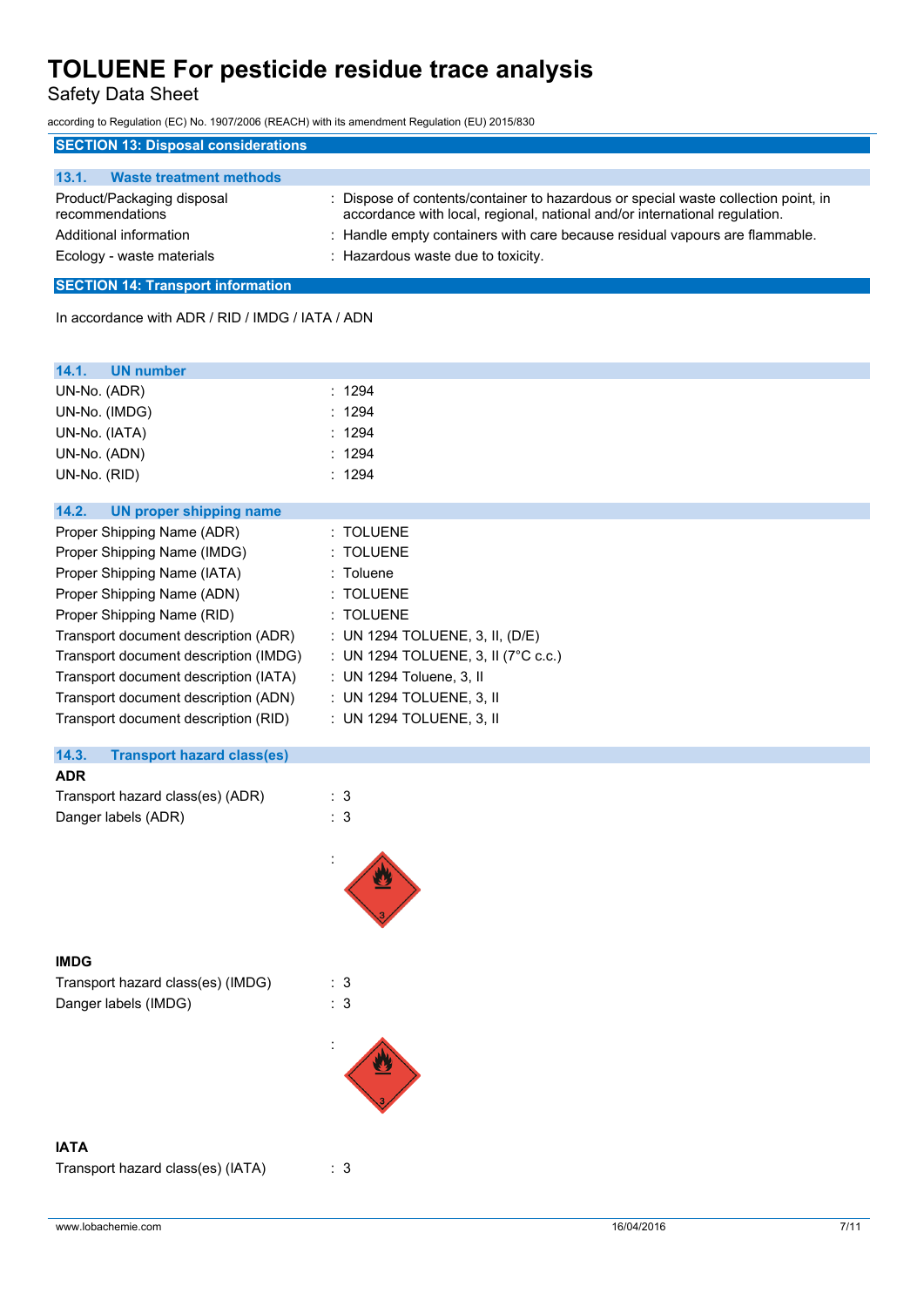Safety Data Sheet

according to Regulation (EC) No. 1907/2006 (REACH) with its amendment Regulation (EU) 2015/830



| Packing group (RID)                   | ÷Ш                                       |
|---------------------------------------|------------------------------------------|
| 14.5.<br><b>Environmental hazards</b> |                                          |
| Dangerous for the environment         | : No                                     |
| Marine pollutant                      | : No                                     |
| Other information                     | : No supplementary information available |

#### $14.6.$ **14.6. Special precautions for user**

| - Overland transport                                         |                     |
|--------------------------------------------------------------|---------------------|
| Classification code (ADR)                                    | : F1                |
| Limited quantities (ADR)                                     | : 11                |
| Excepted quantities (ADR)                                    | :E2                 |
| Packing instructions (ADR)                                   | : P001, IBC02, R001 |
| Mixed packing provisions (ADR)                               | : MP19              |
| Portable tank and bulk container<br>instructions (ADR)       | ∵ T4                |
| Portable tank and bulk container special<br>provisions (ADR) | $:$ TP1             |
| Tank code (ADR)                                              | : LGBF              |
| Vehicle for tank carriage                                    | : FL                |
| Transport category (ADR)                                     | $\therefore$ 2      |
|                                                              |                     |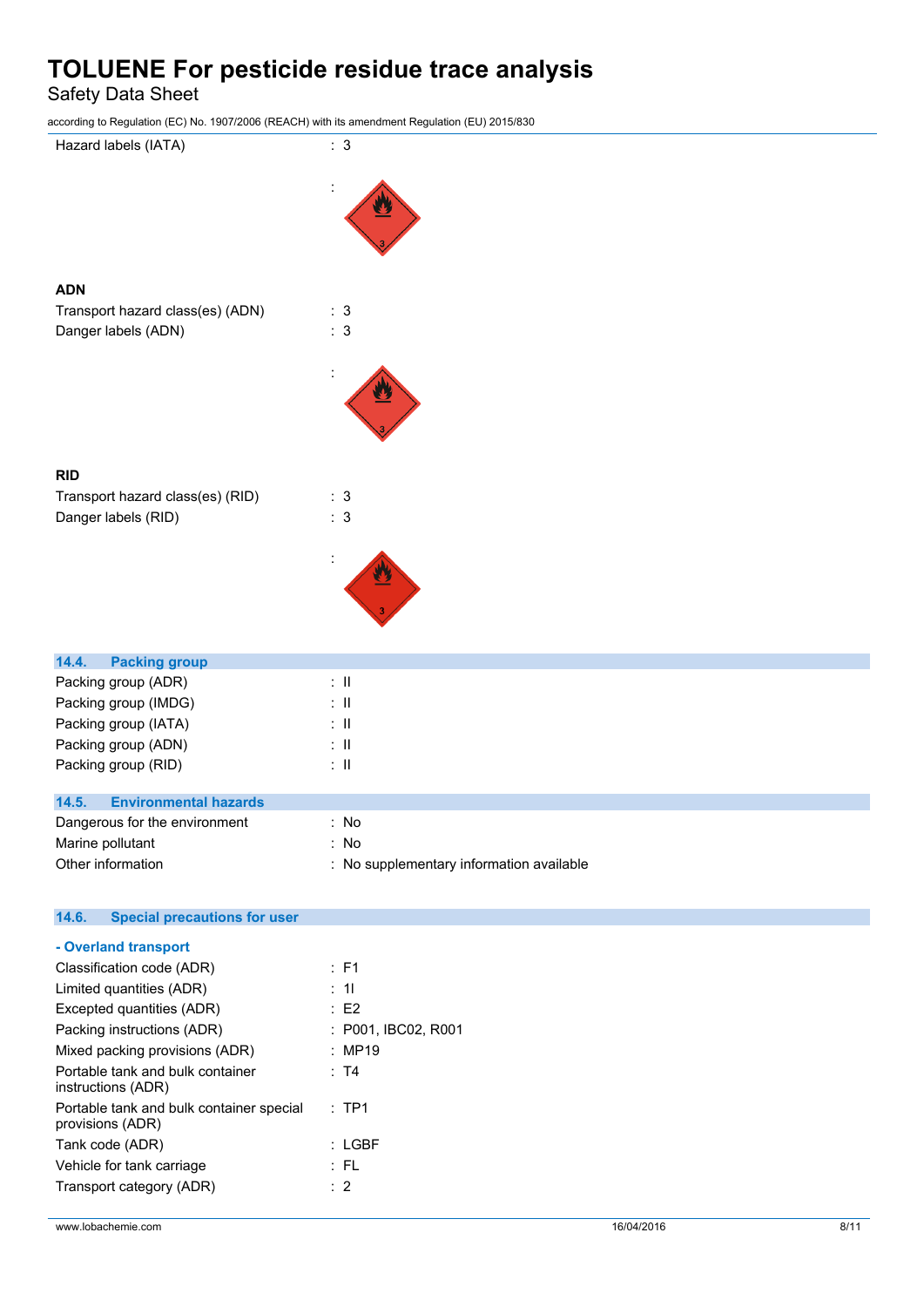Safety Data Sheet

according to Regulation (EC) No. 1907/2006 (REACH) with its amendment Regulation (EU) 2015/830

| Special provisions for carriage - Operation : S2, S20<br>(ADR) |                                                                                                                             |
|----------------------------------------------------------------|-----------------------------------------------------------------------------------------------------------------------------|
| Hazard identification number (Kemler No.)                      | ∴ 33                                                                                                                        |
| Orange plates                                                  | 33<br>1294                                                                                                                  |
| Tunnel restriction code (ADR)<br>EAC code                      | : D/E<br>: 3YE                                                                                                              |
| - Transport by sea                                             |                                                                                                                             |
| Limited quantities (IMDG)                                      | : 1L                                                                                                                        |
| Excepted quantities (IMDG)                                     | $\therefore$ E2                                                                                                             |
| Packing instructions (IMDG)                                    | : P001                                                                                                                      |
| IBC packing instructions (IMDG)                                | : IBC02                                                                                                                     |
| Tank instructions (IMDG)                                       | : T4                                                                                                                        |
| Tank special provisions (IMDG)                                 | :TP1                                                                                                                        |
| EmS-No. (Fire)                                                 | $: F-E$                                                                                                                     |
| EmS-No. (Spillage)                                             | $: S-D$                                                                                                                     |
| Stowage category (IMDG)                                        | $\therefore$ B                                                                                                              |
| Flash point (IMDG)                                             | $: 7^{\circ}$ C c.c.                                                                                                        |
| Properties and observations (IMDG)                             | : Colourless liquid with a benzene-like odour. Flashpoint: 7°C c.c. Explosive limits:<br>1.27% to 7% Immiscible with water. |
| MFAG-No                                                        | : 130                                                                                                                       |
| - Air transport                                                |                                                                                                                             |
| PCA Excepted quantities (IATA)                                 | $\therefore$ E2                                                                                                             |
| PCA Limited quantities (IATA)                                  | : Y341                                                                                                                      |
| PCA limited quantity max net quantity<br>(IATA)                | : 1L                                                                                                                        |
| PCA packing instructions (IATA)                                | : 353                                                                                                                       |
| PCA max net quantity (IATA)                                    | : 5L                                                                                                                        |
| CAO packing instructions (IATA)                                | : 364                                                                                                                       |
| CAO max net quantity (IATA)                                    | : 60L                                                                                                                       |
| ERG code (IATA)                                                | : 3L                                                                                                                        |
| - Inland waterway transport                                    |                                                                                                                             |
| Classification code (ADN)                                      | : F1                                                                                                                        |
| Limited quantities (ADN)                                       | : 1L                                                                                                                        |
| Excepted quantities (ADN)                                      | $\therefore$ E2                                                                                                             |
| Carriage permitted (ADN)                                       | : T                                                                                                                         |
| Equipment required (ADN)                                       | $:$ PP, EX, A                                                                                                               |
| Ventilation (ADN)                                              | : VE01                                                                                                                      |
| Number of blue cones/lights (ADN)                              | $\therefore$ 1                                                                                                              |
| - Rail transport                                               |                                                                                                                             |
| Classification code (RID)                                      | : F1                                                                                                                        |
| Limited quantities (RID)                                       | : 1L                                                                                                                        |
| Excepted quantities (RID)                                      | $\therefore$ E2                                                                                                             |
| Packing instructions (RID)                                     | : P001, IBC02, R001                                                                                                         |
| Mixed packing provisions (RID)                                 | : MP19                                                                                                                      |
| Portable tank and bulk container<br>instructions (RID)         | : T4                                                                                                                        |
| Portable tank and bulk container special<br>provisions (RID)   | :TP1                                                                                                                        |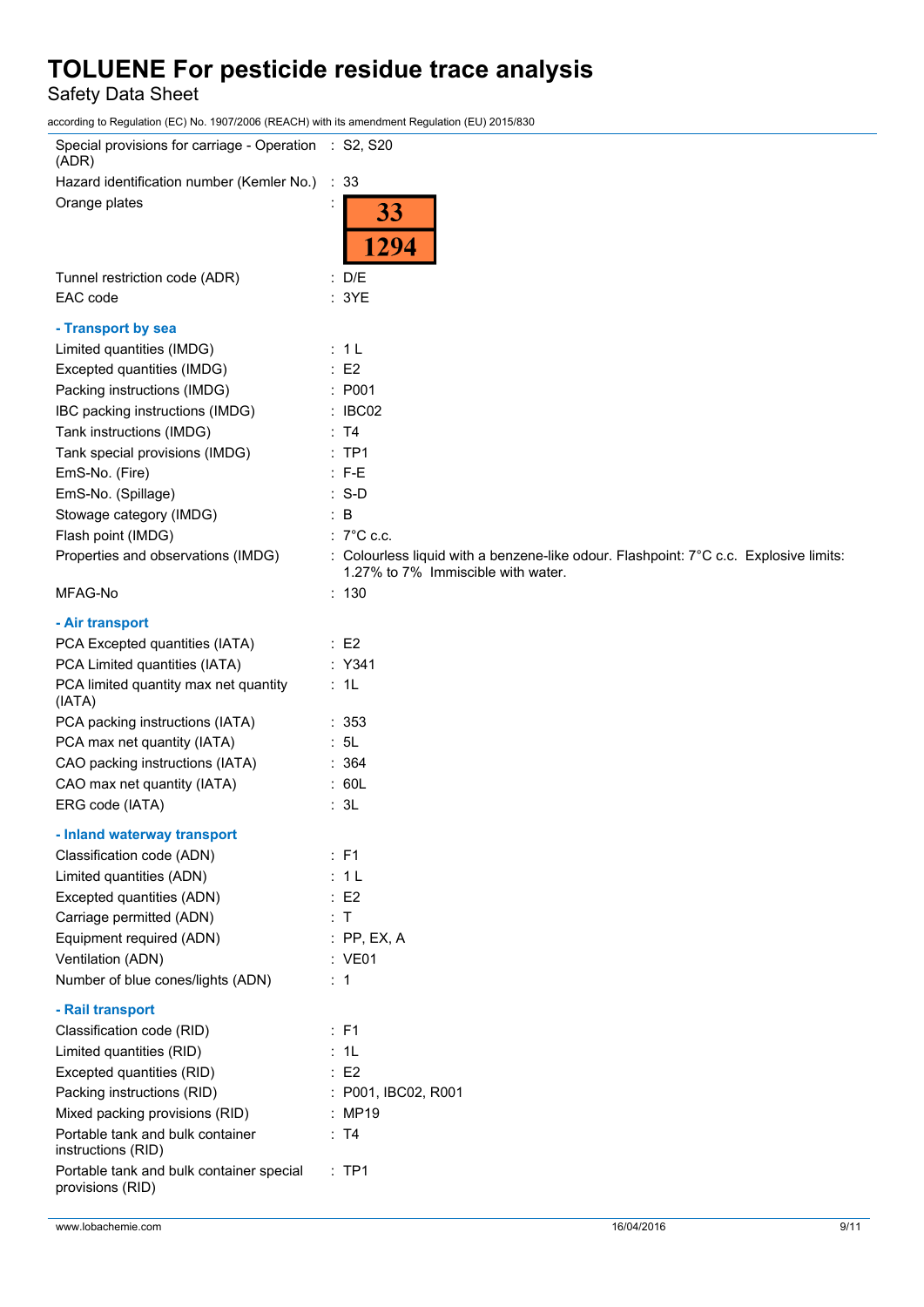Safety Data Sheet

according to Regulation (EC) No. 1907/2006 (REACH) with its amendment Regulation (EU) 2015/830

| Tank codes for RID tanks (RID)        | : LGBF           |
|---------------------------------------|------------------|
| Transport category (RID)              | $\cdot$ 2        |
| Colis express (express parcels) (RID) | $\therefore$ CE7 |
| Hazard identification number (RID)    | : 33             |

**14.7. Transport in bulk according to Annex II of MARPOL 73/78 and the IBC Code**

Not applicable

#### **SECTION 15: Regulatory information**

**15.1. Safety, health and environmental regulations/legislation specific for the substance or mixture**

#### **15.1.1. EU-Regulations**

No REACH Annex XVII restrictions

TOLUENE For pesticide residue trace analysis is not on the REACH Candidate List TOLUENE For pesticide residue trace analysis is not on the REACH Annex XIV List

### **15.1.2. National regulations**

Store unit : 1 liter

#### **Germany**

| 12th Ordinance Implementing the Federal<br>Immission Control Act - 12. BlmSchV          | : Is not subject of the 12. BlmSchV (Hazardous Incident Ordinance) |
|-----------------------------------------------------------------------------------------|--------------------------------------------------------------------|
| <b>Netherlands</b>                                                                      |                                                                    |
| SZW-lijst van kankerverwekkende stoffen                                                 | $\therefore$ The substance is not listed                           |
| SZW-lijst van mutagene stoffen                                                          | : The substance is not listed                                      |
| NIET-limitatieve lijst van voor de<br>voortplanting giftige stoffen – Borstvoeding      | $:$ The substance is not listed                                    |
| NIET-limitatieve lijst van voor de<br>voortplanting giftige stoffen -<br>Vruchtbaarheid | $\therefore$ The substance is not listed                           |
| NIET-limitatieve lijst van voor de<br>voortplanting giftige stoffen – Ontwikkeling      | : TOLUENE For pesticide residue trace analysis is listed           |
| <b>Denmark</b>                                                                          |                                                                    |
| Class for fire hazard                                                                   | : Class I-1                                                        |

|  | Classification remarks            | : F <flam. 2="" lig.="">; Emergency management quidelines for the storage of flammable<br/>liquids must be followed</flam.>                  |
|--|-----------------------------------|----------------------------------------------------------------------------------------------------------------------------------------------|
|  | Recommendations Danish Regulation | : Young people below the age of 18 years are not allowed to use the product                                                                  |
|  |                                   | Pregnant/breastfeeding women working with the product must not be in direct<br>contact with the product                                      |
|  |                                   | The requirements from the Danish Working Environment Authorities regarding work<br>with carcinogens must be followed during use and disposal |
|  |                                   |                                                                                                                                              |